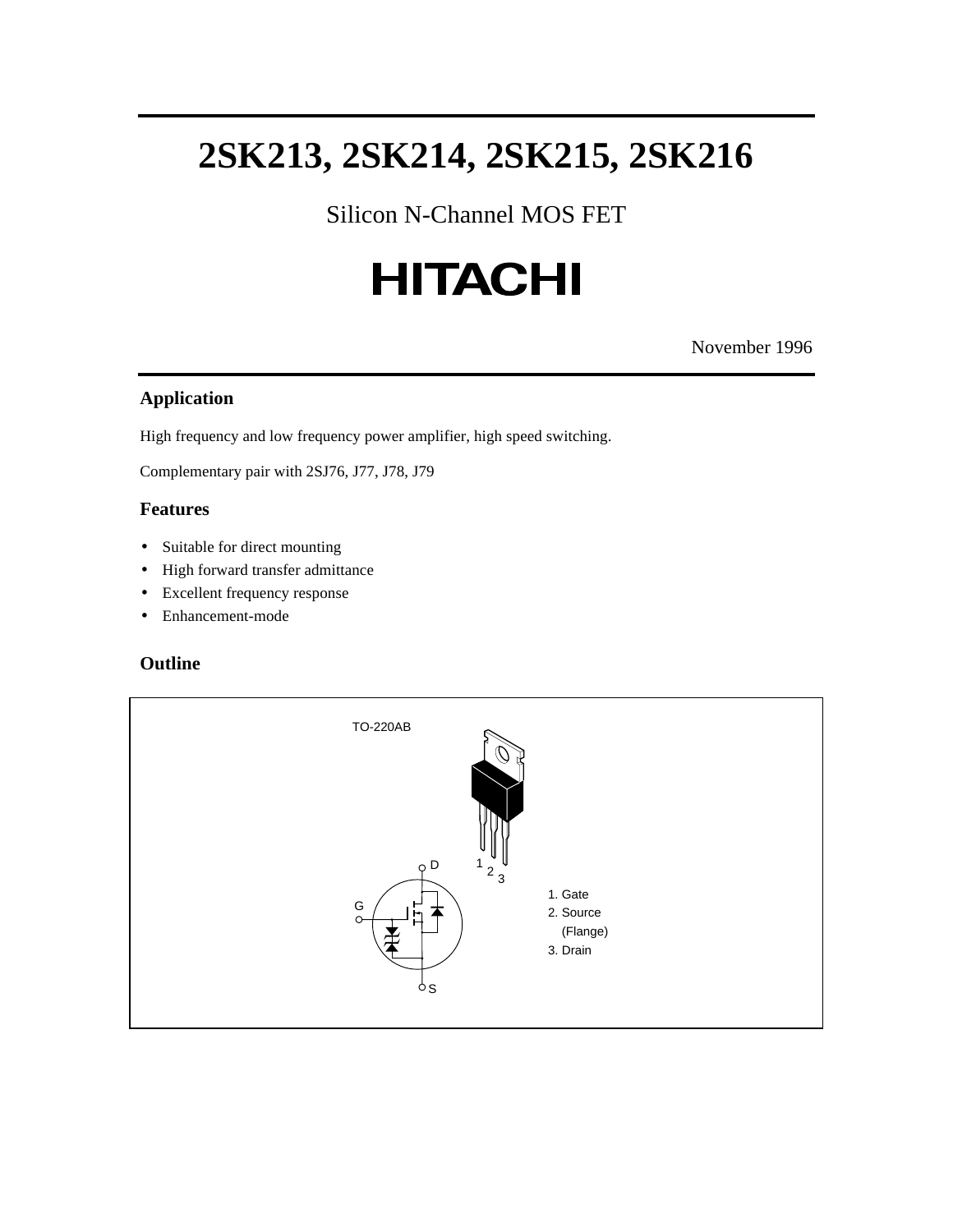### **Absolute Maximum Ratings** (Ta = 25°C)

| <b>Item</b>                               |           | <b>Symbol</b>  | Ratings         | Unit        |  |
|-------------------------------------------|-----------|----------------|-----------------|-------------|--|
| Drain to source voltage                   | 2SK213    | $V_{DSX}$      | 140             | V           |  |
|                                           | 2SK214    |                | 160             |             |  |
|                                           | 2SK215    |                | 180             |             |  |
|                                           | 2SK216    |                | 200             |             |  |
| Gate to source voltage                    |           | $V_{\rm{GSS}}$ | V<br>±15        |             |  |
| Drain current                             |           | $I_{\rm D}$    | 500             | mA          |  |
| Body to drain diode reverse drain current |           | $I_{DR}$       | 500             | mA          |  |
| Channel dissipation                       |           | Pch            | 1.75            | W           |  |
|                                           |           | $Pch*1$        | 30              | W           |  |
| Channel temperature                       |           | <b>Tch</b>     | 150             | $^{\circ}C$ |  |
| Storage temperature                       |           | Tstg           | $-45$ to $+150$ | $^{\circ}C$ |  |
|                                           | $- - - -$ |                |                 |             |  |

Note: 1. Value at  $T_c = 25^{\circ}C$ 

# **Electrical Characteristics** (Ta = 25°C)

| <b>Item</b>                           |        | Symbol               | Min | <b>Typ</b> | Max | Unit | <b>Test conditions</b>                          |
|---------------------------------------|--------|----------------------|-----|------------|-----|------|-------------------------------------------------|
| Drain to source                       | 2SK213 | $V_{(BR)DSX}$        | 140 |            |     | V    | $I_{p} = 1$ mA, $V_{qs} = -2$ V                 |
| breakdown voltage                     | 2SK214 |                      | 160 |            |     | V    |                                                 |
|                                       | 2SK215 |                      | 180 |            |     | V    |                                                 |
|                                       | 2SK216 |                      | 200 |            |     | V    |                                                 |
| Gate to source breakdown<br>voltag    |        | $V_{(BR)GSS}$        | ±15 |            |     | V    | $I_c = \pm 10 \mu A$ , $V_{\text{ps}} = 0$      |
| Gate to source voltage                |        | $V_{\text{GS}(on)}$  | 0.2 |            | 1.5 | V    | $I_p = 10$ mA, $V_{ps} = 10$ V $*^1$            |
| Drain to source saturation<br>voltage |        | $V_{\text{DS(sat)}}$ |     |            | 2.0 | V    | $I_{p} = 10$ mA, $V_{ep} = 0$ * <sup>1</sup>    |
| Forward transfer admittance           |        | $ y_{\text{fs}} $    | 20  | 40         |     | mS   | $I_p = 10$ mA, $V_{ps} = 20$ V $*$ <sup>1</sup> |
| Input capacitance                     |        | Ciss                 |     | 90         |     | pF   | $I_{p}$ = 10 mA, $V_{ps}$ = 10 V,               |
| Reverse transfer capacitance          |        | <b>Crss</b>          |     | 2.2        |     | pF   | $f = 1$ MHz                                     |
| Note<br>Pulse test<br>1.              |        |                      |     |            |     |      |                                                 |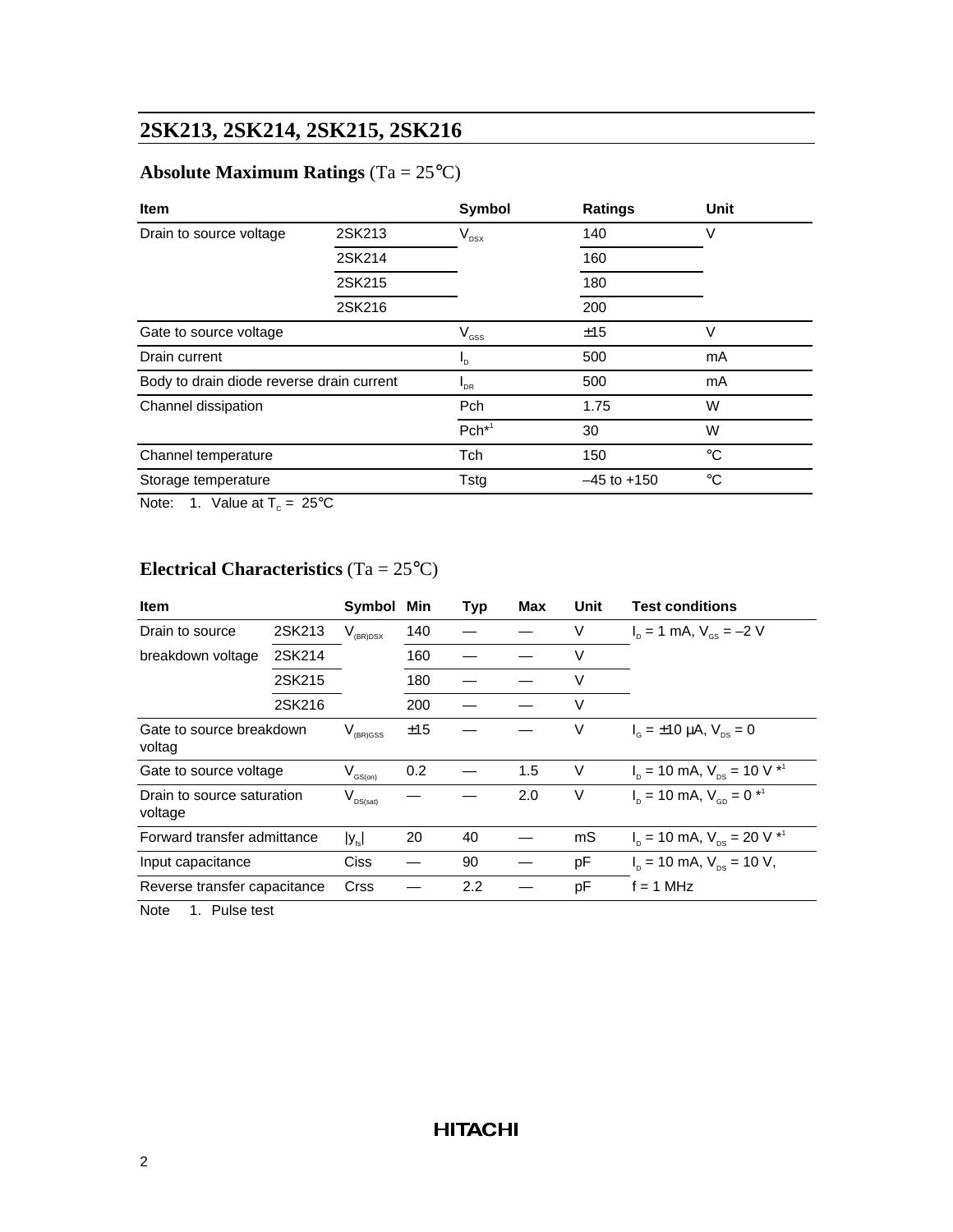

### **HITACHI**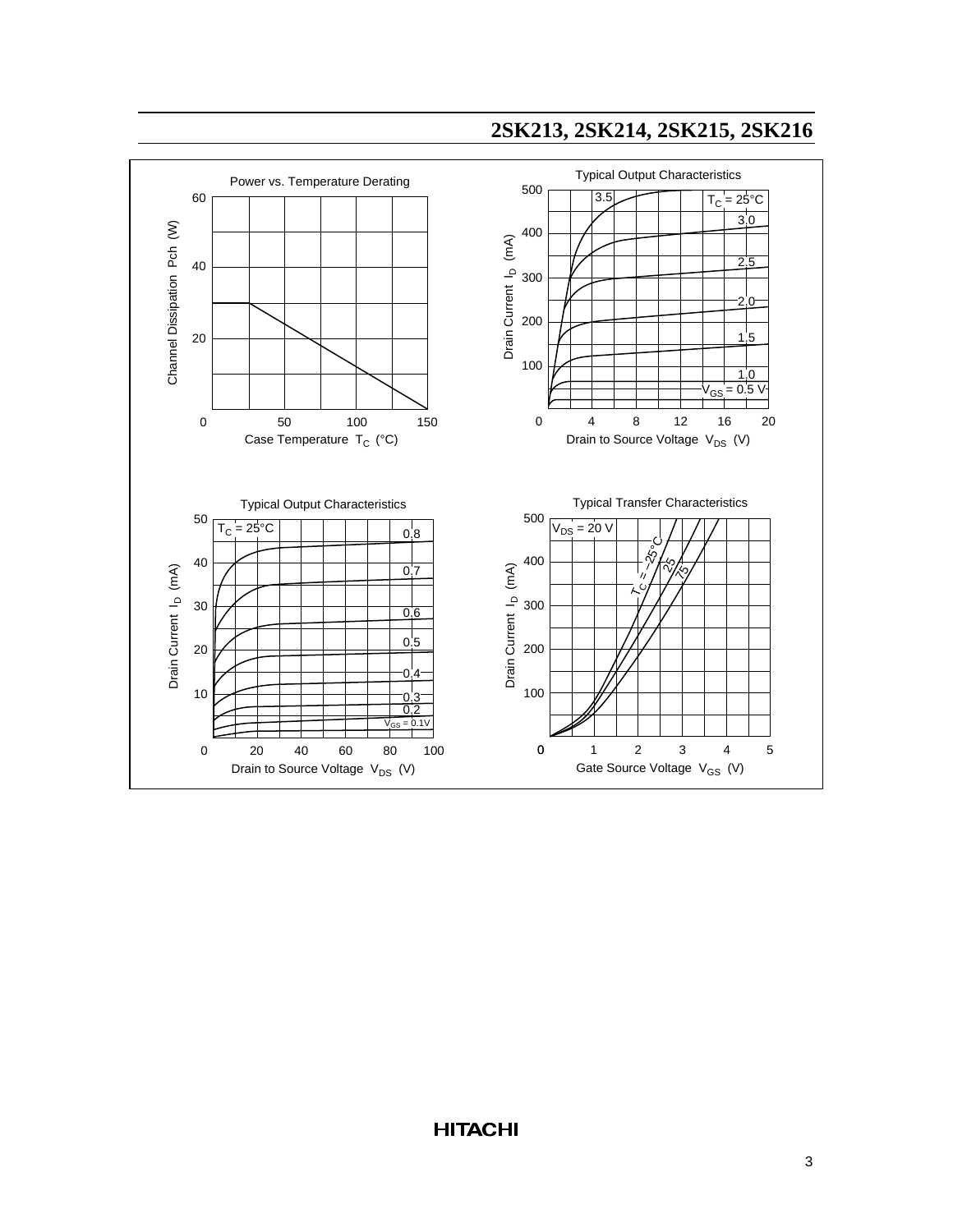

**HITACHI**